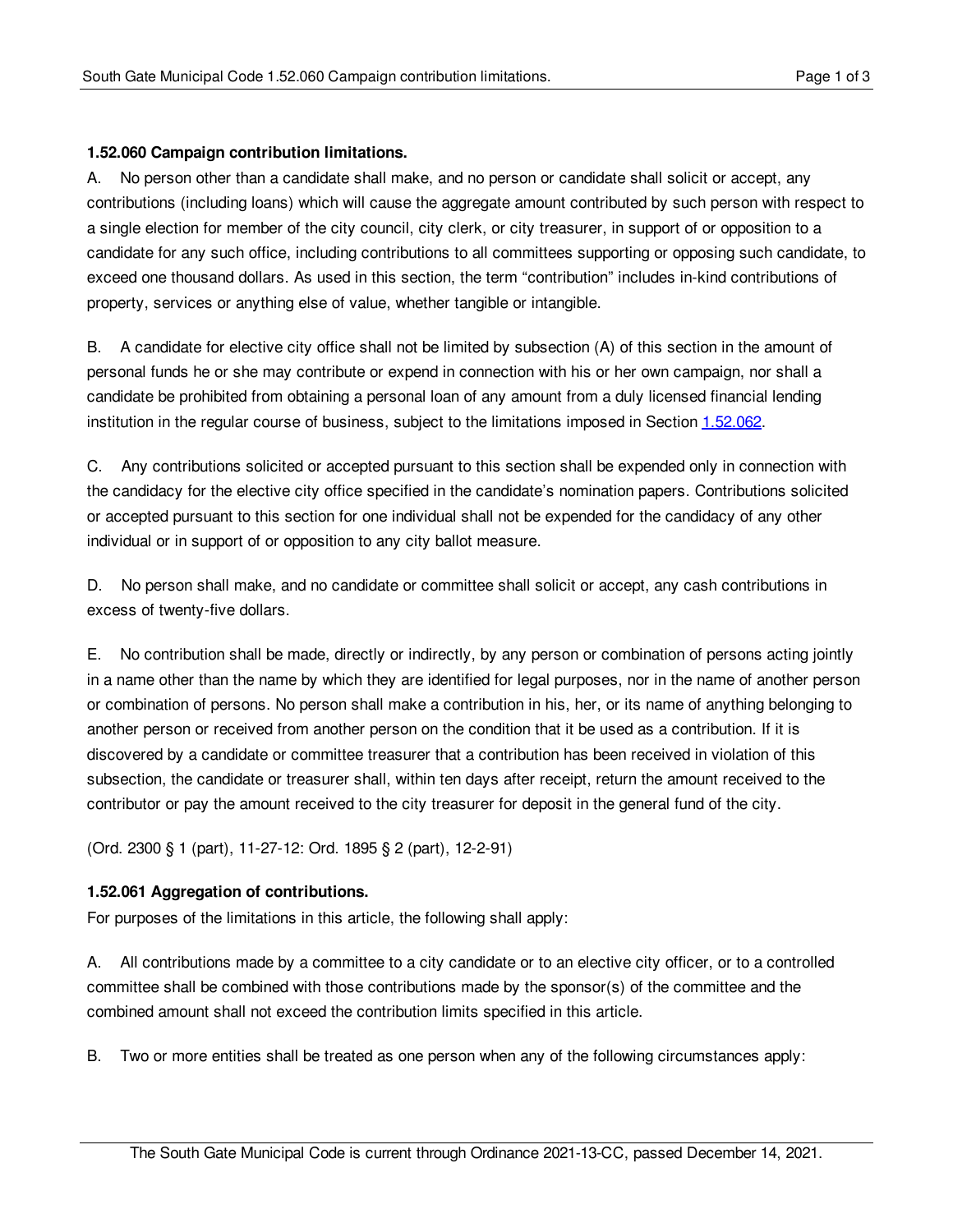- 1. The entities share the majority of members of board of directors.
- 2. The entities share two or more officers.
- 3. The entities are owned or controlled by the same majority shareholder or shareholders.
- 4. The entities are in a parent subsidiary relationship.

C. An individual in a general or limited partnership in which the individual has a controlling interest (fifty percent or more), or an individual and any corporation in which the individual owns a controlling interest (fifty percent or more), shall be treated as one person. (Ord. 2300 § 1 (part), 11-27-12)

## <span id="page-1-0"></span>**1.52.062 Loans to campaigns.**

A. Except as provided in this section, a loan shall be considered a contribution from the maker and the guarantor of the loan, and shall be subject to the contribution limitations of this section.

B. Every loan to a candidate or the candidate's controlled committee shall be by written agreement and such written agreement shall be filed with the candidate's committee campaign statement on which the loan is first reported. In the case of a loan from the candidate or elected officer to his or her committee for which the candidate is personally liable, the written agreement shall identify the initial source of the loan (i.e., credit cards, a third party, or commercial lending institution).

C. A loan made to a candidate by a commercial lending institution in the regular course of business on the same terms available to members of the public shall not be subject to the contribution limitations of this article.

D. Other than loans pursuant to subsections (B) through (D) of this section, an extension of credit for a period of more than thirty days is subject to the contribution limitations of this article.

E. Nothing in this article shall prohibit a candidate from making unlimited contributions to the candidate's own campaign from his or her personal funds.

F. Repayment of Debt. A contributor may make, and a candidate or former candidate may accept, up to December 1st of the election year, a contribution to pay off debts incurred for an election occurring prior to the date of the contribution; provided, that the aggregate of contributions made to the candidate for one or more city offices does not exceed the contribution limits set forth in this article, and the contribution is properly reported on any required campaign statement filed under the Political Reform Act of 1974 as amended or any required city supplemental statement or form.

(Ord. 2300 § 1 (part), 11-27-12)

## **1.52.063 Nonmonetary contributions—Limits, receipts, retention.**